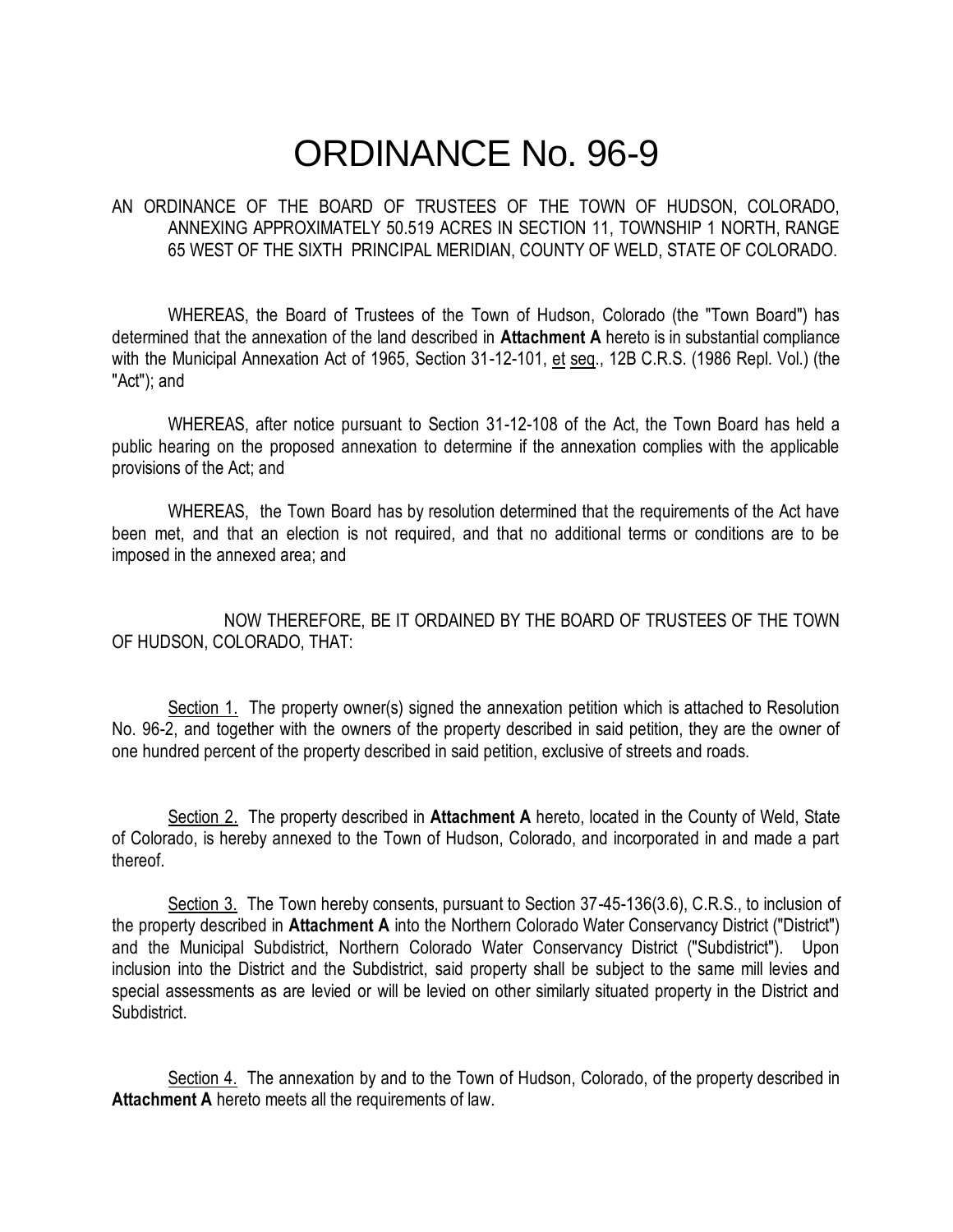Section 5. Pursuant to Section 31-12-115 of the Act, the zoning of the property described in **Attachment A** hereto, which zoning has been initiated by the property owners, shall be completed within ninety (90) days from the effective date of this Ordinance.

Section 6. The annexation of the property described in **Exhibit A** hereto shall be complete and effective on the effective date of this Ordinance, except for the purpose of imposition of general property taxes which shall be effective on and after the first day of January, 1997.

Section 7. Within thirty (30) days after the effective date of this Ordinance, the Town Clerk is directed to:

(a) File one copy of the amended annexation map with the original of this Ordinance in the office of the Town Clerk of Hudson, Colorado.

(b) File two certified copies of this Ordinance and the map of the area annexed containing a legal description of such area with the Weld County Clerk and Recorder.

(c) Record the annexation and subdivision agreement(s) to be agreed upon between the Town and the property owners.

Section 8. Repeal. All other ordinances or portions thereof inconsistent or conflicting with this Ordinance or any portion hereof are hereby repealed to the extent of such inconsistency or conflict.

Section 9. Severability. If any article, section, paragraph, sentence, clause, or phrase of this Ordinance is held to be unconstitutional or invalid for any reason, such decision shall not affect the validity or constitutionality of the remaining portions of this Ordinance. The board of Trustees hereby declares that it would have passed this Ordinance and each part or parts be declared unconstitutional or invalid.

Section 10. Safety Clause. The Town Board of Trustees hereby finds, determines, and declares that this ordinance is promulgated under the general police power of the Town of Hudson, that it is promulgated for the health, safety, and welfare of the public, and that this ordinance is necessary for the preservation of health and safety and for the protection of public convenience and welfare. The Board of Trustees further determines that the ordinance bears a rational relation to the proper legislative object sought to be attained.

Section 11.. Effective Date. This Ordinance shall become effective thirty (30) days after final publication.

INTRODUCED, READ, PASSED AND ORDERED PUBLISHED as amended ONCE IN FULL this 24th day of July, 1996.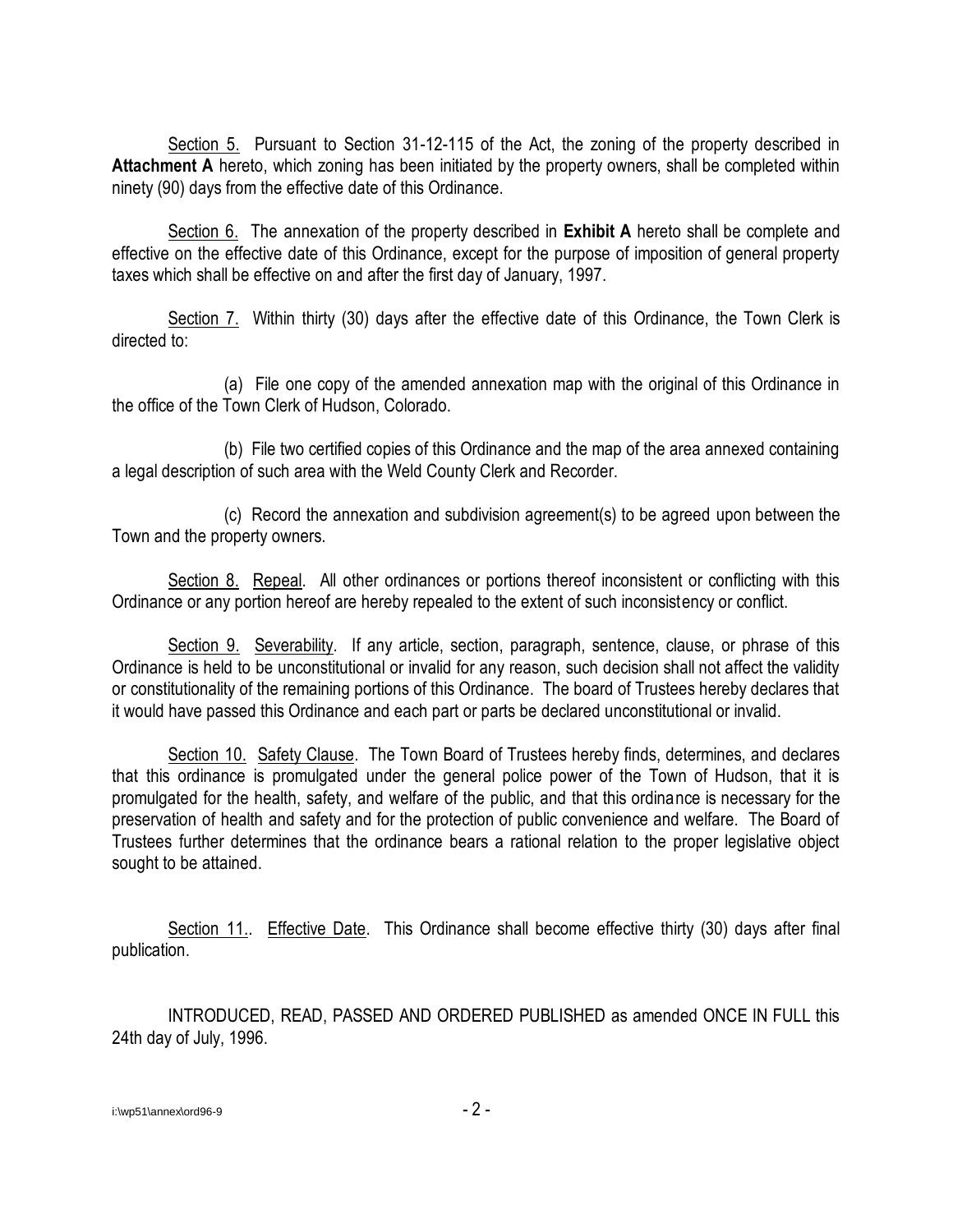TOWN OF HUDSON, COLORADO

\_\_\_\_\_\_\_\_\_\_\_\_\_\_\_\_\_\_\_\_\_\_\_\_\_\_\_\_\_\_

George Roskop Mayor

ATTEST:

Judy Larson Town Clerk

\_\_\_\_\_\_\_\_\_\_\_\_\_\_\_\_\_\_\_\_\_\_\_\_\_\_\_\_\_\_\_\_\_

\_\_\_\_\_\_\_\_\_\_\_\_\_\_\_\_\_\_\_\_\_\_\_\_\_\_\_\_\_\_\_\_\_

PASSED ON SECOND AND FINAL READING this \_\_\_\_ day of \_\_\_\_\_\_\_\_\_\_\_\_\_\_, 1996.

## TOWN OF HUDSON, COLORADO

\_\_\_\_\_\_\_\_\_\_\_\_\_\_\_\_\_\_\_\_\_\_\_\_\_\_\_\_\_\_ George Roskop Mayor

ATTEST:

Judy Larson Town Clerk